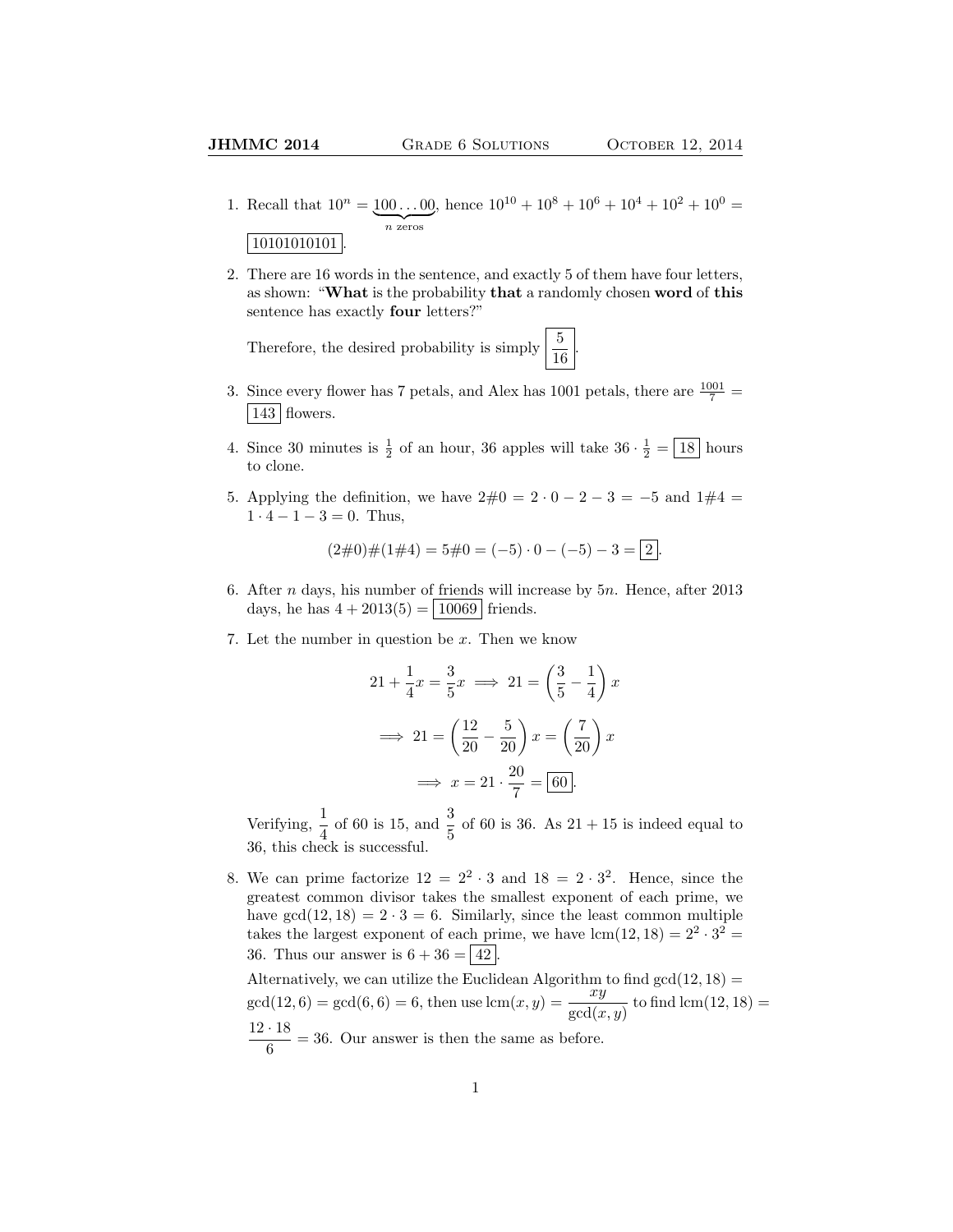- 9. Since 2 darps is equal to 4 derps, 6 darps is equal to 12 derps. Similarly, since 3 derps is equal to 5 dirps, 12 derps is equal to 20 dirps. Hence, 6 darps is equivalent to  $|20|$  dirps.
- 10. The 7 smallest prime numbers are 2, 3, 5, 7, 11, 13, and 17, the sum of which is  $|58|$ .
- 11. Suppose there are g girls in the room. Then there are 2g teachers and  $g + 6$  boys in the room, <u>for a</u> total of  $4g + 6 = 38$  people. Thus  $g = 8$ , and there are  $8 + (8 + 6) = 22$  children.
- 12. Since the length of Alex's rectangle and the width of Alex's rectangle are both 3 times the length and width of Kelvin's rectangle, the area of Alex's rectangle is  $3 \cdot 3 = 9$  times the area of Kelvin's rectangle. Hence the area of Alex's rectangle is  $9 \cdot 12 = | 108 |$ .
- 13. We have  $P(1) = (1 + 1)(1 + 2)(1 + 3)...(1 + 2013)(1 + 2014) = 2 \cdot 3 \cdot 4$ .  $\ldots$  2014 · 2015 and  $P(0) = (0+1)(0+2)(0+3)\ldots(0+2013)(0+2014) =$  $1 \cdot 2 \cdot 3 \cdot \ldots \cdot 2013 \cdot 2014$ . Thus,

$$
\frac{P(1)}{P(0)} = \frac{\cancel{2} \cdot \cancel{3} \cdot \cancel{4} \cdot \ldots \cdot 2014 \cdot 2015}{1 \cdot \cancel{2} \cdot \cancel{3} \cdot \ldots \cdot 2013 \cdot 2014} = \frac{2015}{1} = \boxed{2015}
$$

Alternatively, the exact same cancellation shows that  $\frac{P(x)}{P(x-1)} = \frac{x + 2014}{x}$  $\frac{2011}{x},$ hence  $\frac{P(1)}{P(0)} = \frac{1 + 2014}{1}$  $\frac{2011}{1} = 2015.$ 

- 14. Suppose the side length of the cube is s. Then the area of each face of the cube, being a square, has area  $s^2$ . Since there are 6 such faces, the surface area of the cube is  $6s^2$ . As such we have  $6s^2 = 294 \implies s^2 = 49 \implies$  $s = \pm 7$ . Clearly  $s = -7$  does not make sense as a side length, leaving the solution  $s = |7|$
- 15. Let his final exam score be x. Then

$$
\frac{91 + 89 + 88 + 94 + 87 + 85 + x}{7} = x
$$

$$
\implies \frac{534 + x}{7} = x
$$

$$
\implies 534 + x = 7x \implies 534 = 6x
$$

$$
\implies x = \boxed{89}
$$

16. Let there be n nickels and d dimes. Since there are 70 coins in total, the total value of which is 555 cents, we have the system of equations:

$$
n + d = 70 \implies 5n + 5d = 350
$$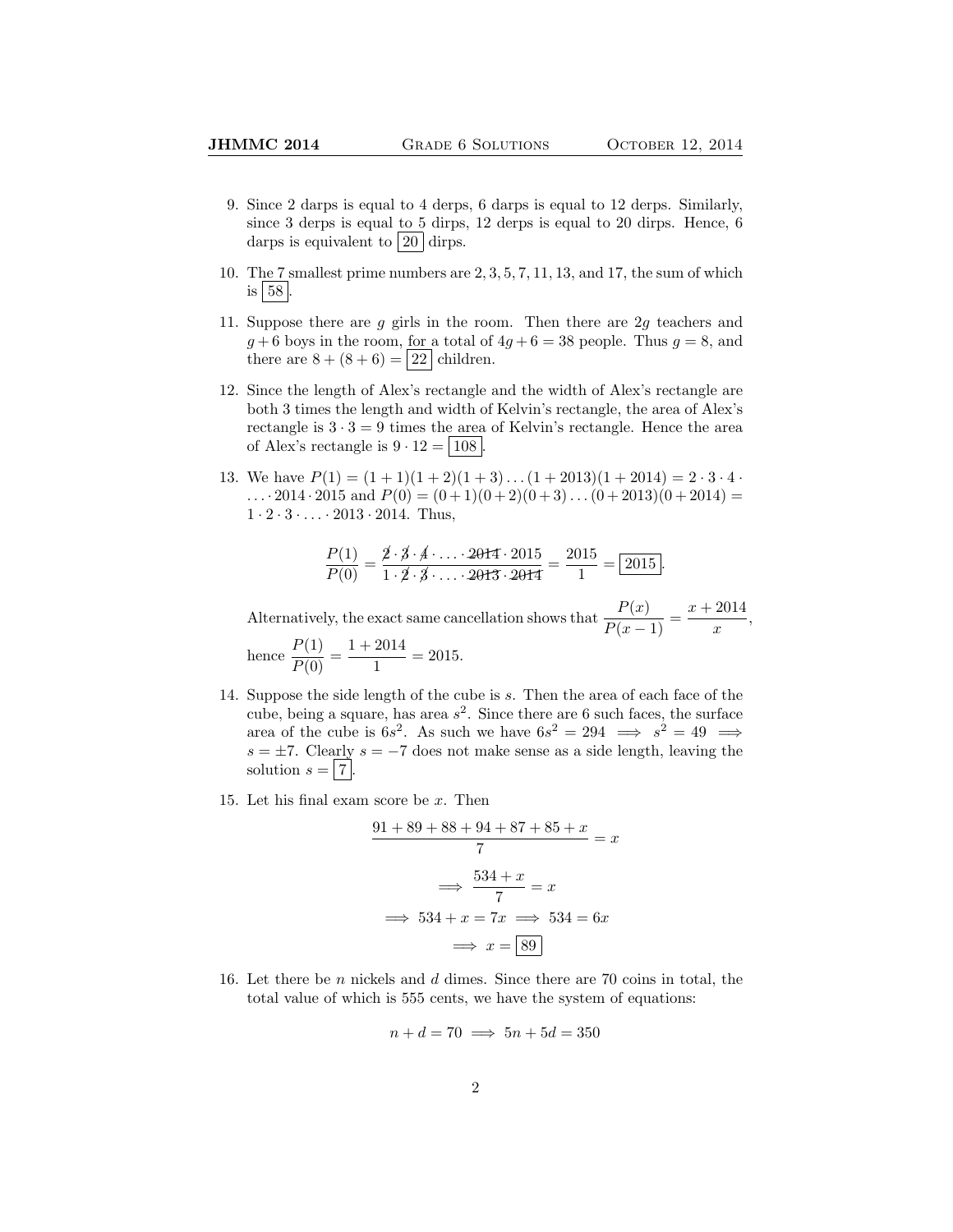## $5n + 10d = 555$

Subtracting the first equation from the second gives  $5d = 205 \implies d = 41$ , implying that  $n = 29$ . Checking, there are indeed 70 coins, and the nickels are worth  $$0.05 \cdot 29 = $1.45$  and the dimes are worth  $$0.10 \cdot 41 = $4.10$ , which does indeed sum up to \$5.55. Therefore our answer is  $d - n =$  $41 - 29 = 12$ .

- 17. Let the integers be  $x 5$ ,  $x 4$ , ...,  $x + 4$ ,  $x + 5$ . Then we have  $11x =$ 1331  $\implies x = 121$ , making the largest of them  $x + 5 = 121 + 5 = |126|$ .
- 18. Cross-multiplying, the equation is equivalent to  $(x^2 + 1)(x + 1) = (x^2 -$ 1)(x-1). Expanding gives  $x^3 + x^2 + x + 1 = x^3 - x^2 - x + 1 \implies 2(x^2 + x) =$  $0 \implies x^2 + x = 0 \implies x(x+1) = 0$ . Thus  $x = 0$  or  $x = -1$ . However, if  $x = -1$ , then the fraction  $\frac{x^2 - 1}{x-1}$  $\frac{x}{x+1}$  will have denominator zero, meaning that the only valid solution is  $x = |0|$
- 19. Though the top floor is labeled "88", we have skipped all the floors containing a 4. That includes the floors  $4, 14, \ldots, 84$  and  $40, 41, \ldots, 49$ , of which there are 18 (there are 9 in the first list and 10 in the second, but both lists contain 44). Hence there are actually only  $88 - 18 = 70$  floors in this building.
- 20. The radius of the garden and the path together is  $6 + 3 = 9$ , hence the area is  $9^2\pi = 81\pi$ . The area of the garden is  $6^2\pi = 36\pi$ , so the area of the path is  $81\pi - 36\pi = |45\pi|$ .
- 21. Let a and b be the integers, and without loss of generality assume that  $a > b$  (if  $a < b$ , we can simply switch the two). Since  $8 = a + b \leq 2a$ , we know that a is at least 4. Furthermore, since  $a^2 \le a^2 + b^2 = 34$ , we know that a is less than 6. Therefore we only need to check  $a = 4$  and  $a = 5$ , the latter of which leads to the solution  $a = 5, b = 3$ . Therefore,  $ab = 5 \cdot 3 = |15|$
- 22. To walk 42 feet away from his house at the rate of 3 feet per second, Young Guy needs 14 seconds. To run back at the rate of 7 feet per second, Young Guy needs only 6 seconds. Hence he covered 84 feet in 20 seconds, for a total average speed of  $|4.2|$  feet per second.
- 23. Note that the surface area varies with the square of the side length, and the volume varies with the cube of the side length. In other words, multiplying the side length by x is the same as multiplying the surface area by  $x^2$  and the volume by  $x^3$ . In this case, we are adding 20% to the side length, equivalent to multiplying by 1.2. Therefore, the surface area of the cube is increased by a factor of 1.44, or 44%, and the volume of the cube is increased by a factor of 1.728, or 72.8%. Thus  $x = 44$  and  $y = 72.8$ , meaning  $5(y - x) = 5(72.8 - 44) = |144|$ .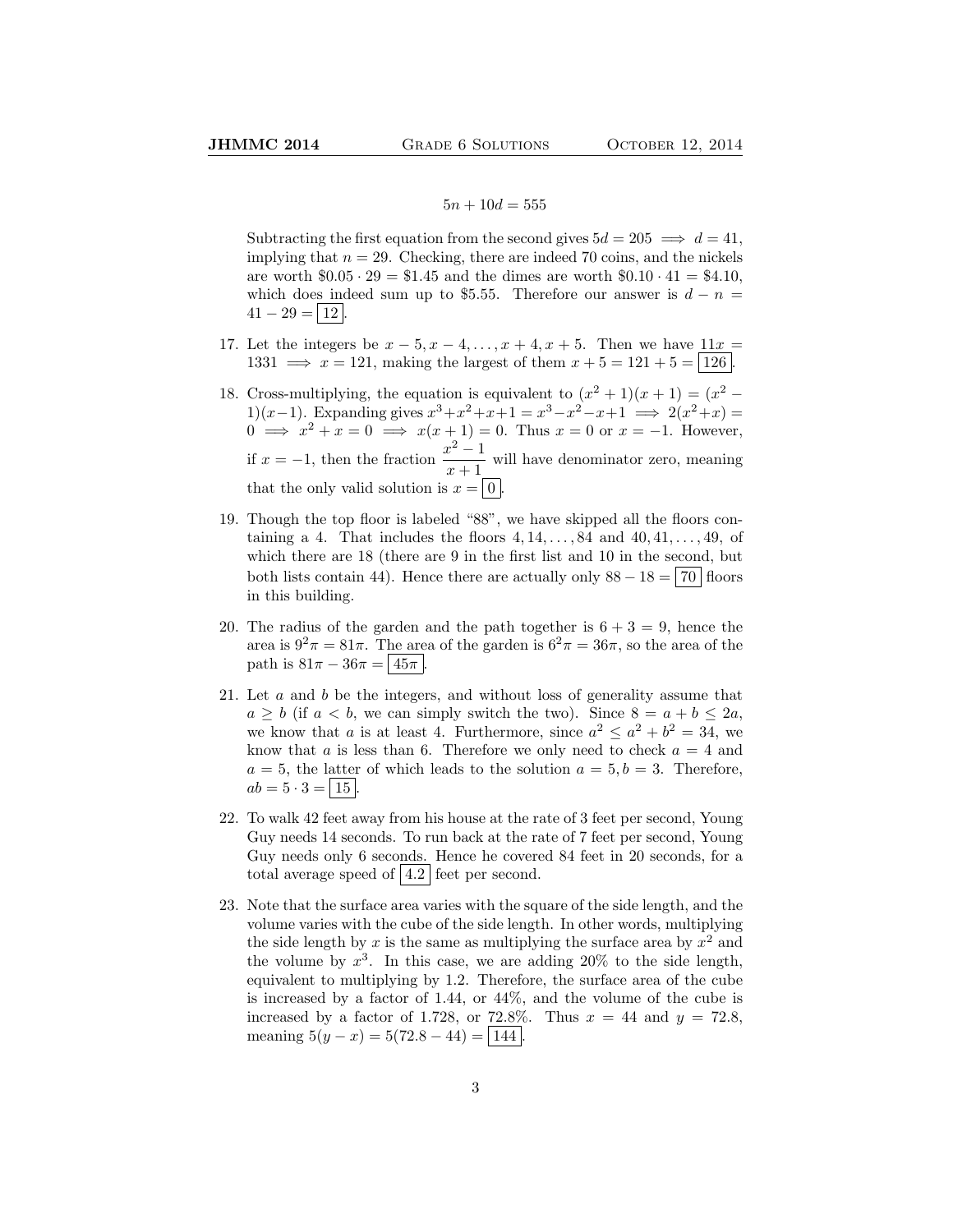- 24. On his first run he breaks through  $\frac{3}{2}$  inches of wood, on his second he breaks through  $\frac{9}{8}$ , on his third he breaks through  $\frac{27}{32}$  (which is still insufficient), and on his fourth he breaks through  $\frac{81}{128}$ . The sum of these is  $\frac{525}{128}$ , which is greater than 4, so he must run into the wall  $|4|$  times.
- 25. There are two cases to consider. The first is when Alex wins on his first turn, and the second is when Alex wins on his second turn. Notice that Alex will never get a third turn, as by then all the spots will necessarily be winning. The first case necessitates Kelvin not rolling an even number on his first turn, which occurs with a probability of  $\frac{1}{6}$ , and Alex rolling either an even number or the number Kelvin rolled, which occurs with a either an even number or the number Kelvin rolled, which occurs with a probability of  $\frac{2}{3}$ . Hence the probability of this case occurring is  $\frac{1}{3}$ . The second case requires Kelvin rolling an odd number, followed by Alex not winning, followed by Kelvin rolling the only number remaining that isn't winning. Then all 6 numbers will be winning, and Alex will win. The probability of this case is  $\frac{1}{2} \cdot \frac{1}{3}$  $\frac{1}{3} \cdot \frac{1}{6}$  $\frac{1}{6} = \frac{1}{36}$  $\frac{1}{36}$ , making the total probability 1 1 13 .

$$
\frac{1}{3} + \frac{1}{36} = \boxed{\frac{13}{36}}
$$

26. Notice that  $4^x - 1 = (2^x)^2 - 1 = (2^x - 1)(2^x + 1)$ , meaning that  $4^x - 1$ can be prime only if  $2^x - 1 = 1$  or  $2^x + 1 = 1$ . The latter is impossible as there is no positive integer x such that  $2^x = 0$ , while the former leads to  $2^x = 2 \implies x = 1$ . This is the only such value, and thus our answer is  $\vert 1 \vert$ 

Alternatively, notice that  $4^x$  always leaves a remainder of 1 upon division by 3, and thus  $4^x - 1$  is always divisible by 3. As such, the only way  $4^x - 1$ can be prime is if  $4^x - 1 = 3 \implies 4^x = 4 \implies x = 1$ , and the rest is as before.

27. Suppose there are  $y$  problems written thus far. Then

$$
\frac{x+x}{y+x} = \frac{1}{2}
$$
  
\n
$$
\implies \frac{2x}{x+y} = \frac{1}{2}
$$
  
\n
$$
\implies 4x = x + y \implies y = 3x
$$
  
\nand therefore Alex has written  $\frac{x}{3x} = \boxed{\frac{1}{3}}$  of the current submissions.

28. Let the side length of the cube be  $a$  and the side length of the square be  $b$ . Then  $a^3 = b^2$ . Suppose p is a prime dividing a. Since  $p^3 | a^3$ , then  $p^2 | b$ . But then  $p^4 \mid b^2$ , so  $p^2 \mid a$  and thus  $p^3 \mid b$ . Hence, a is a perfect square and  $b$  is a perfect cube. The smallest perfect square greater than 1 is 4, so  $a = 4$  and the volume is  $4^3 = |64|$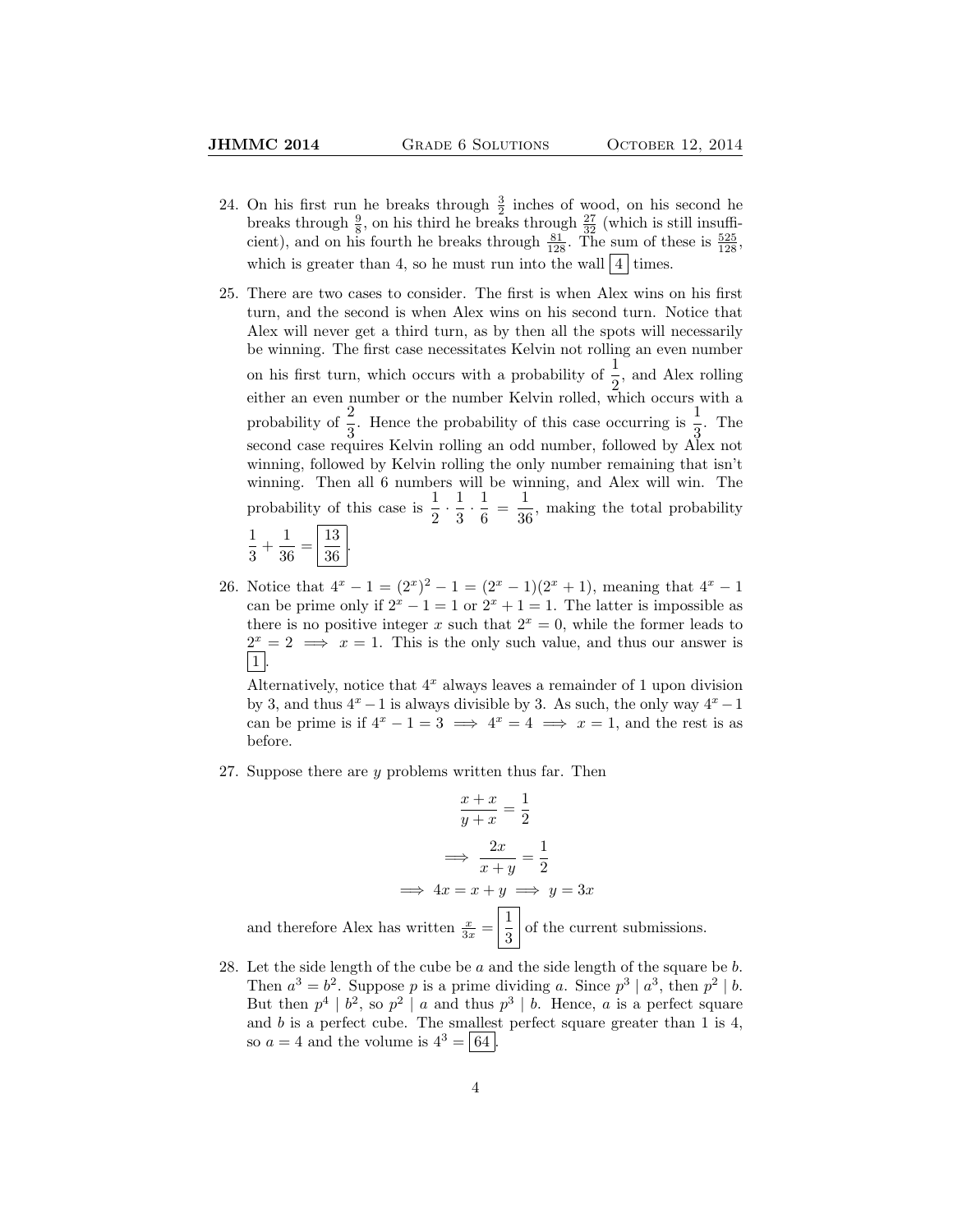- 29. Since the triangle's altitudes are all equal, the triangle must be equilateral. Suppose the side length of this triangle is 2s. Then, by the Pythagorean theorem,  $s^2 + 6^2 = (2s)^2 \implies 36 = 3s^2 \implies 12 = s^2$ . The area of the triangle is thus  $\frac{s^2\sqrt{3}}{4}$  $\frac{\sqrt{3}}{4} = \frac{12\sqrt{3}}{4} = \boxed{3}$ √  $3<sup>2</sup>$ .
- 30. Let X and Y be the altitudes from E to AB and G to  $CD$  respectively. Then, by the Pythagorean theorem,  $EX = GY = \frac{\sqrt{3}}{2}$ . Hence  $EG = \sqrt{3}$  $\sqrt{3} + 1$ . Therefore, the area of *EFGH* is

$$
\frac{EG^2}{2} = \frac{(\sqrt{3} + 1)^2}{2} = \boxed{2 + \sqrt{3}}.
$$

- 31. To get at least 21 points on the USAMO, Alex will need to expend at least 210 units of effort. To get at least 200 points on the AMC and AIME combined, Alex can expend 102 units of effort by focusing on the AMC alone, or 96+7=103 units of effort by getting 192 points on the AMC and 10 on the AIME. Any lower amount of effort on the AMC is clearly counterproductive, as he gets a higher rate of points to effort on the AMC than on the AIME. Hence the minimum possible amount of effort he can expand is  $210 + 102 = |312|$ .
- 32. Let the number be abc. If any of  $a, b, c$  are zero, then the product of the digits would be zero, implying that the sum of the digits is 0 - impossible. Hence  $a, b, c$  are all positive digits. WLOG assume that  $a \leq b \leq c$  - we'll account for the permutations later. Thus we have  $abc = a + b + c \leq$  $3c \implies ab \leq 3$ , meaning we need check only  $(a, b) = (1, 1), (a, b) = (1, 2),$ and  $(a, b) = (1, 3)$ . The former case gives us  $c = 2 + c$ , contradiction, the second gives us  $2c = 3 + c \implies c = 3$ , and the third gives us  $3c = 4 + c \implies c = 2$ , a contradiction as we assumed  $b \leq c$ . Therefore the only possible numbers are the permutations of  $\overline{123}$ , of which there are  $3! = | 6 |$
- 33. We first count the number of arrangements such that the girls are next to each other. Then this is equivalent to arranging 4 positions, one for each of the three boys and one for the adjacent girls, and arranging the 2 girls in their given position. There are  $4! \cdot 2! = 48$  ways of doing this, and there are  $5! = 120$  possible arrangements ignoring the condition. Hence, there are a total of  $120 - 48 = 72$  arrangements without the girls next to each other.
- 34. Notice that  $x^2 = 2^{64} \implies x = 2^{64 \cdot \frac{1}{2}} = 2^{32}$ . Then  $x^x = (2^{32})^{2^{32}} =$  $2^{32 \cdot 2^{32}} = 2^{2^{37}} = 2^y$ , making  $y = 2^{37}$ . Finally,  $y = 2^z \implies 2^{37} = 2^z \implies$  $z = |37|$
- 35. Since the triangle is isosceles, some two of its side lengths are equal. Hence either  $x - 4 = 2x - 9 \implies x = 5, 2x - 9 = 3x - 15 \implies x = 6$ , or  $x - 4 = 3x - 15 \implies x = \frac{11}{2}$ . However, if  $x = 5$ , the side lengths of the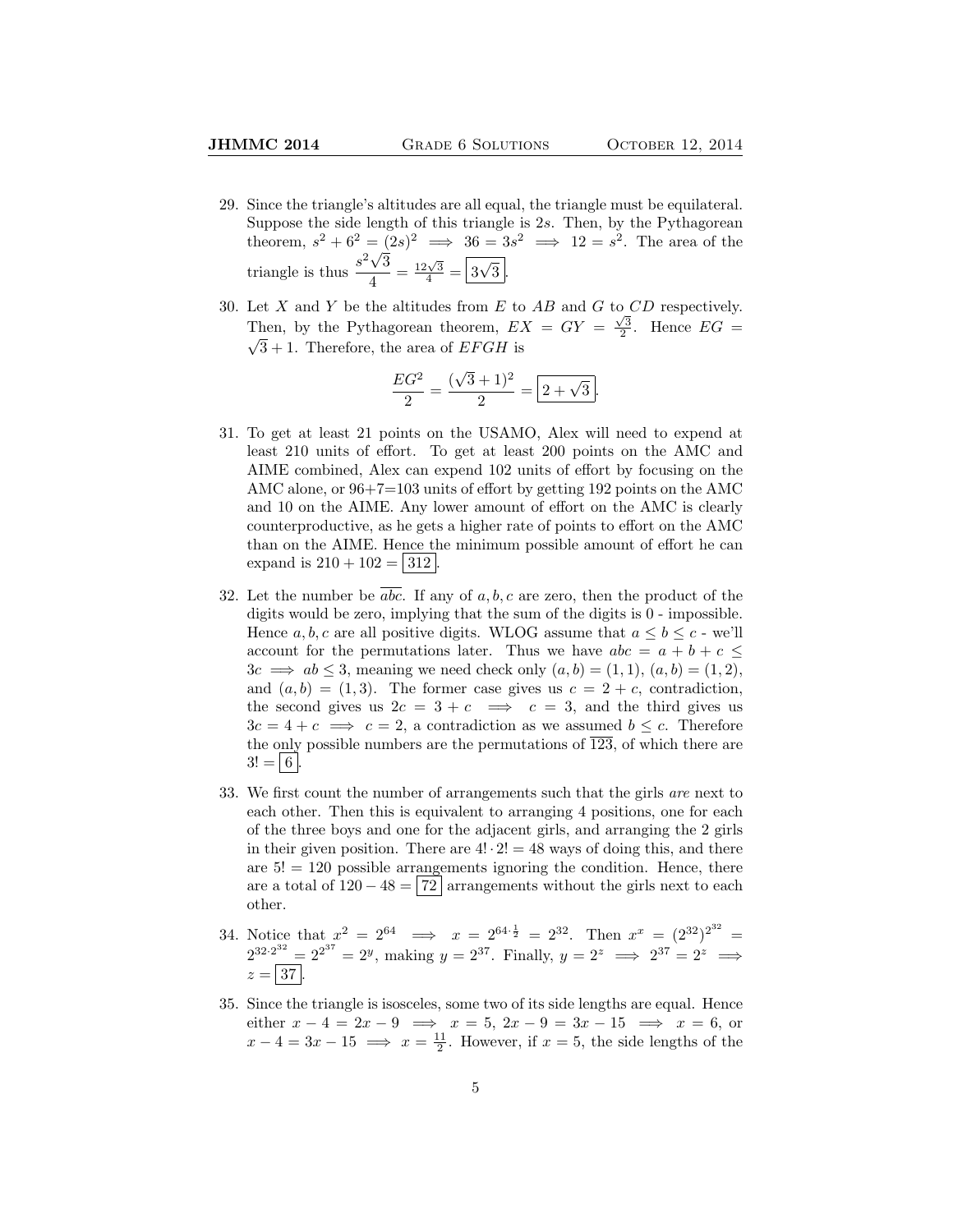triangle are 1, 1, and 0 - clearly not a triangle. Hence the only two valid values of x are 6 and  $\frac{11}{2}$ , the sum of which is  $\frac{23}{2}$ .

- 36. If  $x \leq 4$ , then the median of the numbers is 4 and hence  $\frac{24+x}{5} = 4 \implies$  $x = -4$ . If  $4 < x < 7$ , then the median of the numbers is x and hence  $\frac{24+x}{5} = x \implies x = 6$ . If  $x \ge 7$ , then the median of the numbers is 7 and hence  $\frac{24+x}{5} = 7 \implies x = 11$ . The sum of these three values is thus  $(-4) + 6 + 11 = \boxed{13}$
- 37. Let  $O$  be the center of the circle, and  $A, B$  be two adjacent vertices of the polygon. Since the area of the circle is  $16\pi$ , its radius is 4, and hence  $OA = OB = AB = 4$ . Therefore OAB is equilateral, and  $\angle AOB = 60^{\circ}$ . There are thus  $\frac{360^{\circ}}{60^{\circ}} = \boxed{6}$  sides to the polygon.
- 38. After 3n stops,  $\frac{3n(3n+1)}{2}$  passengers have gotten on the bus and 2n have left, for a total of  $\frac{9n^2-n}{2}$  $\frac{(-n)}{2}$  passengers on the bus. Hence, after 9 stops there are 39 passengers on the bus. After the 10th stop there are thus 49 passengers, and after the  $|11|$ th the bus is full.
- 39. Clearly this computation is infeasible to do directly, so we need to find a more clever method. Let  $x = 102$  and  $y = 2$ . Then

 $102^4 - 8 \cdot 102^3 + 24 \cdot 102^2 - 32 \cdot 102 + 16 = x^4 - 4x^3y + 6x^2y^2 - 4xy^3 + y^4$ 

which is precisely the expansion of  $(x - y)^4$ ! Therefore our answer is  $(102 - 2)^4 = 100^4 = | 100000000 |$ 

- 40. To have exactly seven factors, the number must be of the form  $p^6$  for some prime p. Minimizing this is equivalent to minimizing  $p$ , so we want  $p$  to be the smallest prime - 2. Our desired number is thus  $2^6 = 64$ , which indeed has the seven factors 1, 2, 4, 8, 16, 32, and 64.
- 41. There are three ways this is possible. Either  $x + 4 = 1$ , in which case  $(x+4)^{3x+1} = 1$  as  $1^n = 1$  for any n, or  $3x+1=0, x+4 \neq 0$  as  $n^0 = 1$  for any  $n \neq 0$ , or  $x + 4 = -1$  and  $3x + 1$  is even, as  $(-1)^n = 1$  for any even n. These lead to the three valid solutions  $x = -3, x = -\frac{1}{3}, x = -5$ , the product of which is  $|-5|$ .
- 42. Let  $O_1$ ,  $O_2$ , and  $O_3$  be the centers of the three unit circles, and ABC be the desired equilateral triangle. Dropping altitudes from  $O_1$  and  $O_2$  to  $\overline{AB}$ , meeting the line at C and D respectively, gives  $AB = AC + CD + DB$ . Since  $\hat{O}_1C = 1$  and  $\angle ABO_2 = \angle BAO_1 = 30^\circ$ , we have  $AC = DB = \sqrt{3}$ .<br>Furthermore,  $CD = O_1O_2 = 2$ . Thus  $AB = 2 + 2\sqrt{3}$ , making the area of ABC equal to  $\frac{s^2\sqrt{3}}{4}$  $\frac{\sqrt{3}}{4} = (\sqrt{3} + 1)^2 \sqrt{3} = \boxed{6 + 4\sqrt{3}}.$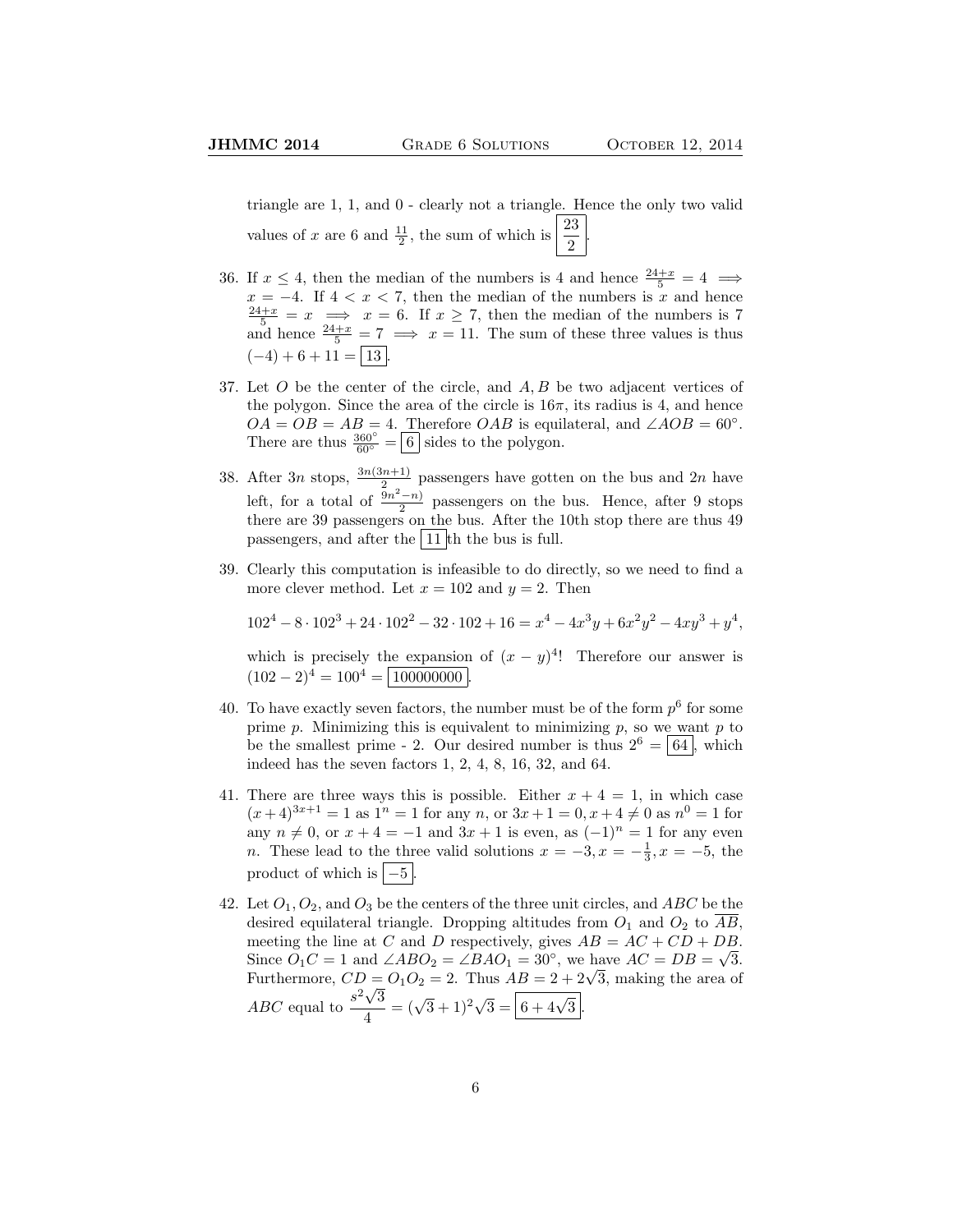- 43. There are 10 pages with 1-digit numbers (0 through 9), and 90 pages with 2-digit numbers (10 through 99). This accounts for  $1 \cdot 10 + 2 \cdot 90 = 190$  digits, leaving  $2014-190 = 1824$  digits left to be written. At 3 digits apiece, this accounts for 608 more pages. Thus there are a total of  $10+90+608 = 708$ pages.
- 44. Notice that  $a_0 = 1, a_1 = \sqrt{3 \cdot 1 + 1} = 2, a_2 = \sqrt{4 \cdot 2 + 1} = 3$ , and so on. Thus I claim that  $a_n = n + 1$ . Since  $n + 1 = \sqrt{(n + 2) \cdot n + 1}$  $\sqrt{(n+2)\cdot a_{n-1}+1}$ , this is true. Therefore  $a_{2014} = 2014 + 1 = |2015|$ .
- 45. Let the square be  $ABCD$  and suppose that they stand at points A and C. Then the desired region is the intersection of the unit circles centered at A and C. Notice that the quarter-circle ABD has area  $\frac{\pi}{4}$ , while *triangle* ABD has area  $\frac{1}{2}$ . Hence the area formed by  $\overline{BD}$  and arc BD is  $\frac{\pi}{4} - \frac{1}{2}$ . Twice this area, the desired region, is  $\boxed{\frac{\pi}{2} - 1} = \boxed{\frac{\pi - 2}{2}}$  $\frac{2}{2}$ .
- 46. If 15 is one of the legs, then we have  $15^2 + x^2 = (2x)^2 \implies 15^2 =$  $3x^2 \implies x = \frac{15}{\sqrt{3}}$ the legs, then we have  $15^2 + x^2 = (2x)^2 \implies 15^2 = \frac{5}{3} = 5\sqrt{3}$  where x is the length of the other leg. If 15 is the hypotenuse, then we have  $x^2 + (2x)^2 = 15^2 \implies 5x^2 = 15^2 \implies x =$  $\frac{15}{5}$ the hypotenuse, then we have  $x^2 + (2x)^2 = 15^2 \implies 3x^2 = 15^2 \implies x = \frac{5}{5} = 3\sqrt{5}$ , where x is the length of the shorter leg. The product of these  $\frac{15}{15\sqrt{15}}$ .
- 47. Since the sum of the numbers from 1 to k is  $\frac{k(k+1)}{2}$ , we have 24  $\frac{k(k+1)}{2}$  $\frac{(n+1)}{2}$ . As k and  $k+1$  are relatively prime, and  $8 \mid \frac{k(k+1)}{2}$  $\frac{k+1}{2}$ , either 16 | k or 16 | k + 1. Hence the smallest possible value is  $k = \lfloor 15 \rfloor$ , which is indeed valid as  $1 + 2 + 3 + \ldots + 15 = 120$  - a multiple of 24.
- 48. It is not difficult to guess-and-check the solution, but we will investigate a more general method. From  $ab + cd = a + b + c + d$  we get  $(ab - a - b) +$  $(cd - c - d) = 0 \implies (ab - a - b + 1) + (cd - c - d + 1) = 2$ . Therefore,  $(a-1)(b-1)+(c-1)(d-1)=2$ . If none of a, b, c, d are 1, then we would necessarily have  $(a - 1)(b - 1) = 1$  and  $(c - 1)(d - 1) = 1$  as  $a, b, c, d$  are positive integers. This would give us  $a = b = c = d = 2$ , which does not satisfy either equation. Thus we can assume  $a = 1$ . This implies that  $(c-1)(d-1) = 2$ , implying that  $c = 3$  and  $d = 2$  or the reverse. Finally,  $a + b + c + d = 11$  gives us  $1 + b + 3 + 2 = 11 \implies b = 5$ . Finally,  $abcd = 1 \cdot 5 \cdot 3 \cdot 2 = |30|$
- 49. Mark each point with the number of paths from it to B. Then, since our only options are to move one unit to the right or one unit down, each number is the sum of the number below it (if any) and the number to the right of it (if any). Clearly, any point on the right or bottom edges has only one possible path - all moves down or all moves right, respectively. The picture shows this process, leading to the answer of  $|34|$